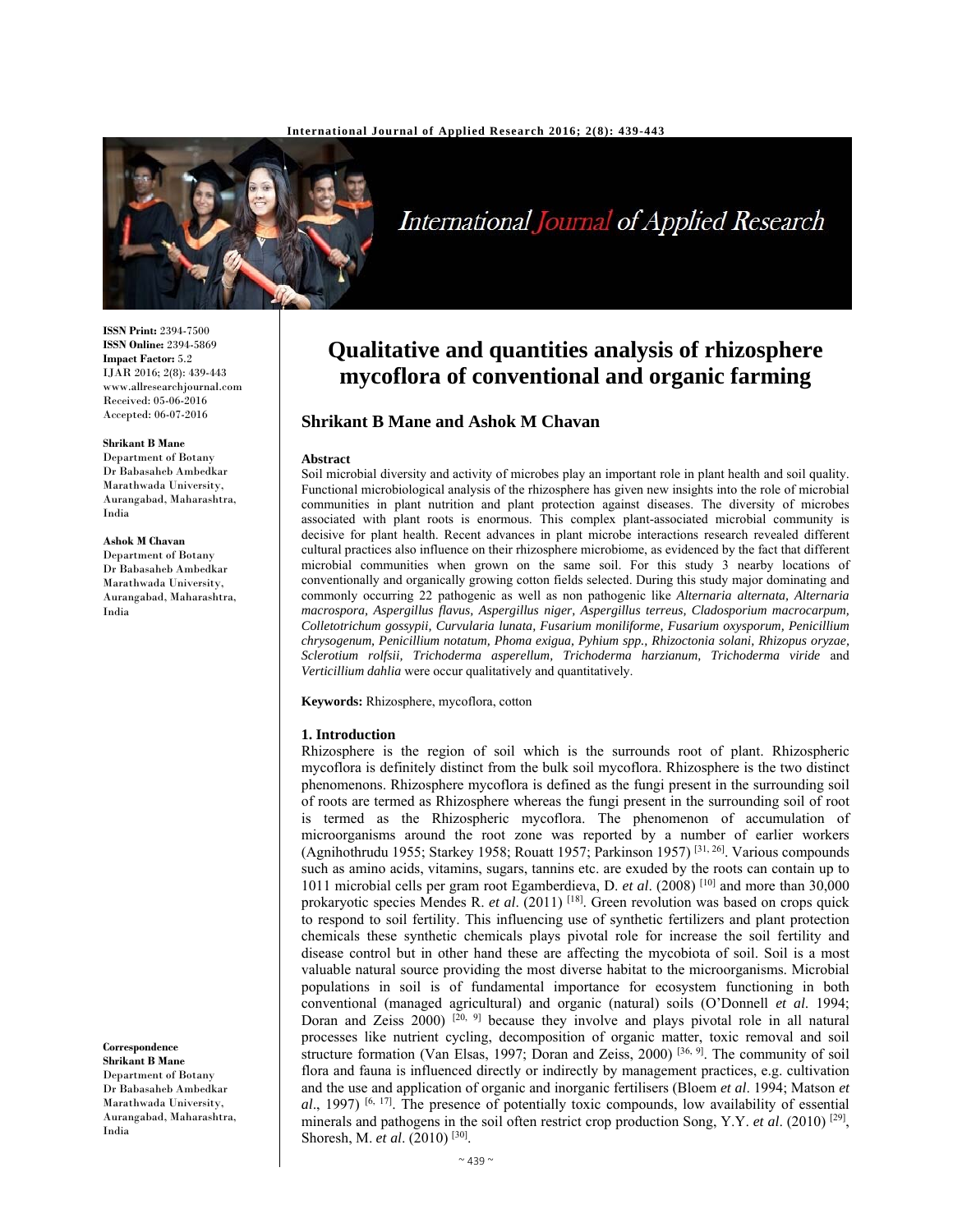Number of studies show that organic farming leads to higher soil quality and more biological activity than conventional farming (Droogers and Bouma, 1996; Mader *et al*. 2002; Girvan *et al.*, 2004)<sup>[8, 16, 12]. Microbial population size and</sup> community structure are sensitive to changes in chemical properties of the surrounding soil (Pansombat *et al.,* 1997; Tokuda and Hayatsu,  $2002$ <sup>[21, 34]</sup>. It was shown use of synthetics affect the microbiota Further, considerable evidence indicates that changes in the composition of a microbial community can be used to predict and dictate alteration in soil quality (Van Brugen and Semenov, 2000; Breure, 2005)  $[37, 4]$ . Comparison between conventional and organic farms had founded that organic methods improve the fertility and overall health of the soil (Mader *et al.* 2002; Fliessbach *et al.* 2007; Birkhofer *et al.* 2008) [16, 7, 5]. More investigations on the effect of fertilization showed that in farming systems with regular application of organic manure, higher concentrations of soil microbial biomass and diversity were observed in comparison to the systems where mineral fertilizers were used (Lundquist *et al.* 1999; Mader *et al.*  2002; Hartmann *et al.* 2006; Widmer *et al.* 2006) [15, 16, 14, 38]. Considering all these aspect present study was undertaken to focus a light on the diversity and abundance of fungal species to expose the distribution and diversity with special reference to fungi of rhizosphere of cotton fields.

#### **2. Materials and Methods**

#### **2.1 Collection of rhizosphere soil sample**

Rhizosphere soil samples were collected from each selected Cotton plot of Conventional and Organic fields**,** the rhizosphere soils from the root zones of the plants were collected randomly and mixed together to obtain a homogenous soil sample. Composite soil samples from the plot of Conventional field and Organic cotton fields were further assessed for their fungal population. The soil samples were collected from the surface of underground roots and their surroundings. Surface sterilized scalpel was used to transfer rhizosphere soil to clean sterilized glass bottles and the bottles were sealed carefully. Same method was adapted to remaining cotton fields from each plot.

Organic Cotton fields were taken and survey was done to select the convenient farmers from Organic Grower Group (OGG), three locations (L1, L2 and L3) were selected from nearby to Aurangabad (Maharashtra) and from each location two organic Cotton fields were finalized. Also from nearby locations two conventional Cotton fields were selected. Soil samples were collected from these selected localities at different stages of Cotton crop.

#### **2.2 Isolation of rhizosphere mycoflora by serial dilution agar plate method**

Dilution plate method (Waksman, 1922) was used for isolation of rhizosphere mycoflora of cotton crop. For the isolation of fungi serial dilution factor  $10^{-4}$  was used.

Soil samples were collected randomly from rhizosphere of cotton plants. Composite samples from each plot were used for fungal analysis during after each 15 days of growth stages. At the time of serial dilution labeled the dilution blank, as  $10^{-1}$ ,  $10^{-2}$ ,  $10^{-3}$  and  $10^{-4}$  marked with marker pencil. Soil sample suspension was added in three sterile poured petriplates. The inoculated petriplates were incubated in inverted position at room temperature  $27 \text{ °C} \pm 2$  for 2 -7 days.

#### **2.3 Selection of media for isolation**

During investigation usually Rose Bengal and Potato Dextrose Agar (PDA) medium were used for the isolation and maintenance of pure cultures.

#### **2.4 Identification of fungal forms**

Astana and Hawker's medium 'A' was used to maintain stock cultures. Isolated fungal forms were identified on the basis of available literature, including manuals and monographs as "A manual of the Aspergilli, by Thom and Raper (1945)<sup>[35]</sup>. "A manual of soil fungi" by Gilman,  $(1959)$ <sup>[11]</sup>. Illustrated genera of imperfect fungi" by H. L. Barnet and Bary B. Hunter (1965) [3]. "The Illustration of fungi" by Mukadam *et al*. (2006) [19]. The microphotographs and micro measurements were taken for every isolated fungi.

#### **2.5 Counting of fungal colonies**

Fungal colonies formed were calculated on per gram dry soil basis. Pure cultures of fungi were maintained in test tubes slants containing Czapex Dox agar medium (Raper and Thom 1949) and preserved in deep freezer at 20 °C. After 4 days of incubation numbers of distinct colonies were counted by using colony counter. The number of fungi per ml of original suspension was calculated. Distinguishing colonies were picked up and subculture on appropriate media. The subcultures were maintained for further observations on selected media.

#### **3. Result and Discussion**

During the *kharip* season study was carried out. In present study of fungal population as well as fungal occurrence 21 dominant and pathogenic as well as saprophytic fungal species *viz*. *Alternaria alternata, Alternaria macrospora, Aspergillus flavus, Aspergillus niger, Aspergillus terreus, Cladosporium macrocarpum, Colletotrichum gossypii, Curvularia lunata, Fusarium moniliforme, Fusarium oxysporum, Penicillium chrysogenum, Penicillium notatum, Phoma exigua, Pyhium spp., Rhizoctonia solani, Rhizopus oryzae, Sclerotium rolfsii, Trichoderma asperellum, Trichoderma harzianum, Trichoderma viride and Verticillium dahlia* were observed in the rhizosphere of cotton.

Table 1: Percent frequency of fungal population (X10<sup>-4</sup>) in rhizosphere of conventional and organic cotton fields

| <b>Fungi</b> isolated    |      | <b>Conventional cotton field</b> | <b>Organic cotton field</b> |      |      |      |
|--------------------------|------|----------------------------------|-----------------------------|------|------|------|
|                          | L1   | L2                               | L3                          | L1   | L2   | L3   |
| Alternaria alternata     | 1.42 | 2.27                             | 1.28                        | 1.22 | 1.11 | 0.00 |
| Alternaria macrospora    | 2.86 | 1.14                             | 2.56                        | 1.22 | 1.11 | 1.09 |
| Aspergillus flavus       | 0.00 | 3.41                             | 2.56                        | 3.66 | 3.33 | 2.17 |
| Aspergillus niger        | 1.42 | 2.27                             | 3.85                        | 2.44 | 1.11 | 3.26 |
| Aspergillus terreus      | 0.00 | 1.14                             | 1.28                        | 1.22 | 2.22 | 1.09 |
| Cladosporium macrocarpum | 2.86 | 1.14                             | 0.00                        | 1.22 | 1.11 | 1.09 |
| Colletotrichum gossypii  | 2.86 | 1.14                             | 1.28                        | 1.22 | 1.11 | 2.17 |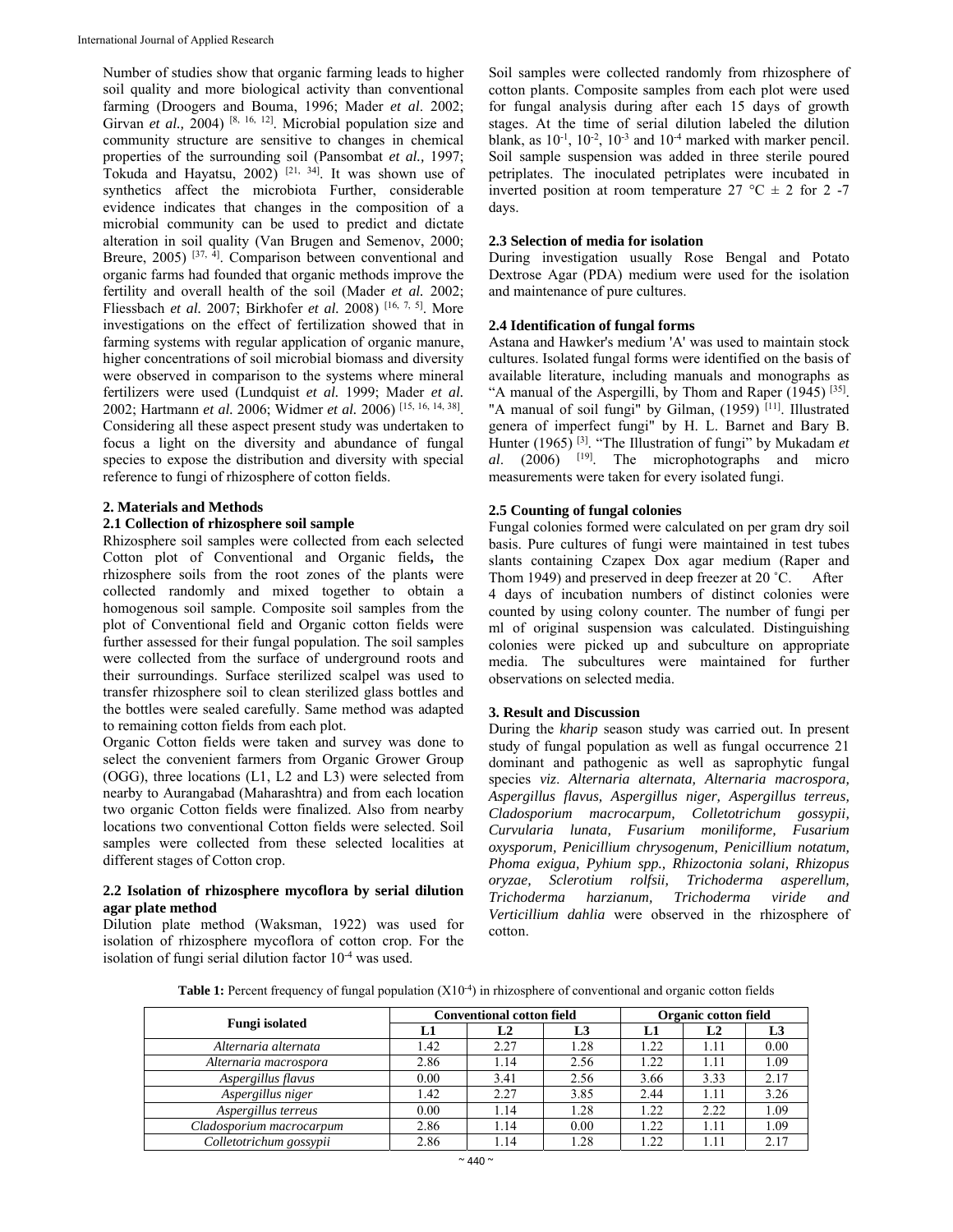| Curvularia lunata       | 0.00 | 2.27 | 1.28 | 0.00 | 0.00 | 1.09 |
|-------------------------|------|------|------|------|------|------|
| Fusarium moniliforme    | 1.42 | 2.27 | 2.56 | 1.22 | 1.11 | 1.09 |
| Fusarium oxysporum      | 2.86 | 1.14 | 1.28 | 1.22 | 0.00 | 0.00 |
| Penicillium chrysogenum | 1.42 | 0.00 | 0.00 | 1.22 | 1.11 | 2.14 |
| Penicillium notatum     | 1.92 | 1.14 | 2.56 | 2.44 | 2.22 | 0.00 |
| Phoma exigua            | 1.42 | 2.22 | 0.00 | 2.44 | 0.00 | 1.09 |
| Pythium spp.            | 1.42 | 1.14 | 1.28 | 0.00 | 0.00 | 1.09 |
| Rhizoctonia solani      | 1.42 | 2.27 | 1.28 | 1.22 | 2.22 | 1.14 |
| Rhizopus oryzae         | 0.00 | 3.41 | 1.28 | 1.22 | 4.44 | 2.17 |
| Sclerotium rolfsii      | 1.42 | 2.27 | 0.00 | 0.00 | 3.33 | 1.09 |
| Trichoderma asperellum  | 0.00 | 0.00 | 1.28 | 2.44 | 1.11 | 1.09 |
| Trichoderma harzianum   | 1.42 | 1.14 | 1.28 | 3.66 | 4.44 | 3.26 |
| Trichoderma viride      | 1.42 | 0.00 | 0.00 | 1.22 | 3.33 | 1.09 |
| Verticillium dahlia     | 0.00 | 1.14 | 1.28 | 1.22 | 0.00 | 0.00 |

The soil fungal community in species composition of the in particular variants of fertilization appeared to be more diversified. The quantitatively more fungal count was observed in organic cotton field. In soils subjected to organic fertilization, Shannon *et al*. (2002) [28] reported that long term positive influence of organic farming on soil quality and microbial activity in comparison with conventional farming. Ritz *et al.* (1997)<sup>[25]</sup> reported bacteria, actinomycetes and fungi were increase in the count due to enhanced biological activity in soil with an prominent soluble C in soil, lesser amount with that of N. particularly favourable for changes affecting an increase in the population of beneficial microflora as specific, biological protection of plants against pathogens Widner *et al.* (1998) <sup>[40]</sup>, Szczech (1999) <sup>[33]</sup>. In table no. 1 *Curvularia lunata* shows the dominance in conventional field as compare to organic field. A reduction was observed in the count of pathogens in the soil upon fertilization with organic as compared to the conventional cultural practice with synthetic fertilization Gorodecki and Hadar  $(1990)$  <sup>[13]</sup> confirmed the inhibiting effect of fertilization with farm manure on the growth of *S. sclerotiorum*, and that of *R. solani*. Admir Araujo *et al*. (2010) [1], confirmed that organic input increases the soil microbial biomass. It was clear from the table quantitatively and qualitatively fungal population as well as fungal occurrence of saprophytic fungi like *Aspergillus flavus, Aspergillus niger, Aspergillus terreus, Trichoderma asperellum, Trichoderma harzianum, Trichoderma viride, Penicillium chrysogenum, Penicillium notatum, Phoma exigua* and *Rhizopus oryzae,* some of them are showing antagonistic action against pathogens shown more in organic field. Similar results in phyllosphere Mane and Chavan (2015) [27]. *Trichoderma* genus was quantitatively and qualitatively dominated fungal population as well as fungal occurrence in organic field.

|  |  | Table 2: Percent frequency of fungal occurrence in rhizosphere of conventional and organic cotton fields |
|--|--|----------------------------------------------------------------------------------------------------------|
|--|--|----------------------------------------------------------------------------------------------------------|

|                          | Con            |        |                | <b>Frequency of</b> | Org      |                |                | <b>Frequency of</b> |  |
|--------------------------|----------------|--------|----------------|---------------------|----------|----------------|----------------|---------------------|--|
| <b>Fungi</b> isolated    | L1             | L2     | L3             | occurrence          | L1       | L <sub>2</sub> | L <sub>3</sub> | occurrence          |  |
| Alternaria alternata     | $+$            | $+$    | $+$            | 99.99               | $+$      | $+$            |                | 66.66               |  |
| Alternaria macrospora    | $+$            | $+$    | $+$            | 99.99               | $^{+}$   | $^{+}$         | $^{+}$         | 99.99               |  |
| Aspergillus flavus       | $\blacksquare$ | $^{+}$ | $+$            | 66.66               | $^{+}$   | $+$            | $^{+}$         | 99.99               |  |
| Aspergillus niger        | $+$            | $^{+}$ | $\blacksquare$ | 66.66               | $^{+}$   | $^{+}$         | $^{+}$         | 99.99               |  |
| Aspergillus terreus      | $\blacksquare$ | $^{+}$ | $+$            | 66.66               | $^{+}$   | $+$            | $+$            | 99.99               |  |
| Cladosporium macrocarpum | $+$            | $+$    | ٠              | 66.66               | $^{+}$   | $^{+}$         | $^{+}$         | 99.99               |  |
| Colletotrichum gossypii  | $+$            | $+$    | $+$            | 66.66               | $^{+}$   | $+$            | $^{+}$         | 99.99               |  |
| Curvularia lunata        | $\blacksquare$ | $^{+}$ | $+$            | 66.66               | ٠        | ٠              | $^{+}$         | 33.33               |  |
| Fusarium moniliforme     | $+$            | $^{+}$ | $+$            | 99.99               | $^{+}$   | $^{+}$         | $^{+}$         | 99.99               |  |
| Fusarium oxysporum       | $+$            | $+$    | $+$            | 99.99               | $^{+}$   |                |                | 33.33               |  |
| Penicillium chrysogenum  | $+$            | ۰      | ۰              | 33.33               | $+$      | $+$            | $\ddot{}$      | 99.99               |  |
| Penicillium notatum      | $+$            | $^{+}$ | $+$            | 99.99               | $^{+}$   | $+$            | ۰              | 66.66               |  |
| Phoma exigua             | $+$            | $^{+}$ | $\blacksquare$ | 66.66               | $^{+}$   | $\rightarrow$  | $^{+}$         | 66.66               |  |
| Pythium spp.             | $+$            | $+$    | $+$            | 99.99               | $\equiv$ |                | $^{+}$         | 33.33               |  |
| Rhizoctonia solani       | $+$            | $^{+}$ | $^{+}$         | 99.99               | $^{+}$   | $^{+}$         | $+$            | 99.99               |  |
| Rhizopus oryzae          | ٠              | $^{+}$ | $+$            | 66.66               | $^{+}$   | $^{+}$         | $^{+}$         | 99.99               |  |
| Sclerotium rolfsii       | $+$            | $^{+}$ | $\blacksquare$ | 66.66               | ٠        | $+$            | $^{+}$         | 66.66               |  |
| Trichoderma asperellum   | $\blacksquare$ | ۰      | $+$            | 33.33               | $^{+}$   | $+$            | $^{+}$         | 99.99               |  |
| Trichoderma harzianum    | $+$            | $+$    | $+$            | 99.99               | $^{+}$   | $^{+}$         | $^{+}$         | 99.99               |  |
| Trichoderma viride       | $+$            | ۰      | ۰              | 33.33               | $^{+}$   | $^{+}$         | $^{+}$         | 99.99               |  |
| Verticillium dahlia      | ٠              | $+$    | $+$            | 66.66               | $^{+}$   |                |                | 33.33               |  |

#### **4. Conclusion**

During the present investigation pathogenic fungi like *Alternaria alternata, Alternaria macrospora, Cercospora gossypina, Colletotrichum gossypii, Curvularia lunata* and *Rhizoctonia solani s*hows highest percentage of occurrence in conventional cotton field. Where saprophytic fungal genera like *Trichoderma, Penicillium, Rhizopus, Aspergillus* 

dominated. From the study and results it is concluded that the fungal population qualitative composition of the soil fungi were a greater extent than its quantitative structure. were superior in the organic cotton fields as compare to conventional fields. The dominancy of saprophytic fungi in organic cotton field was observed. Significant positive correlations between fungal populations were observed in all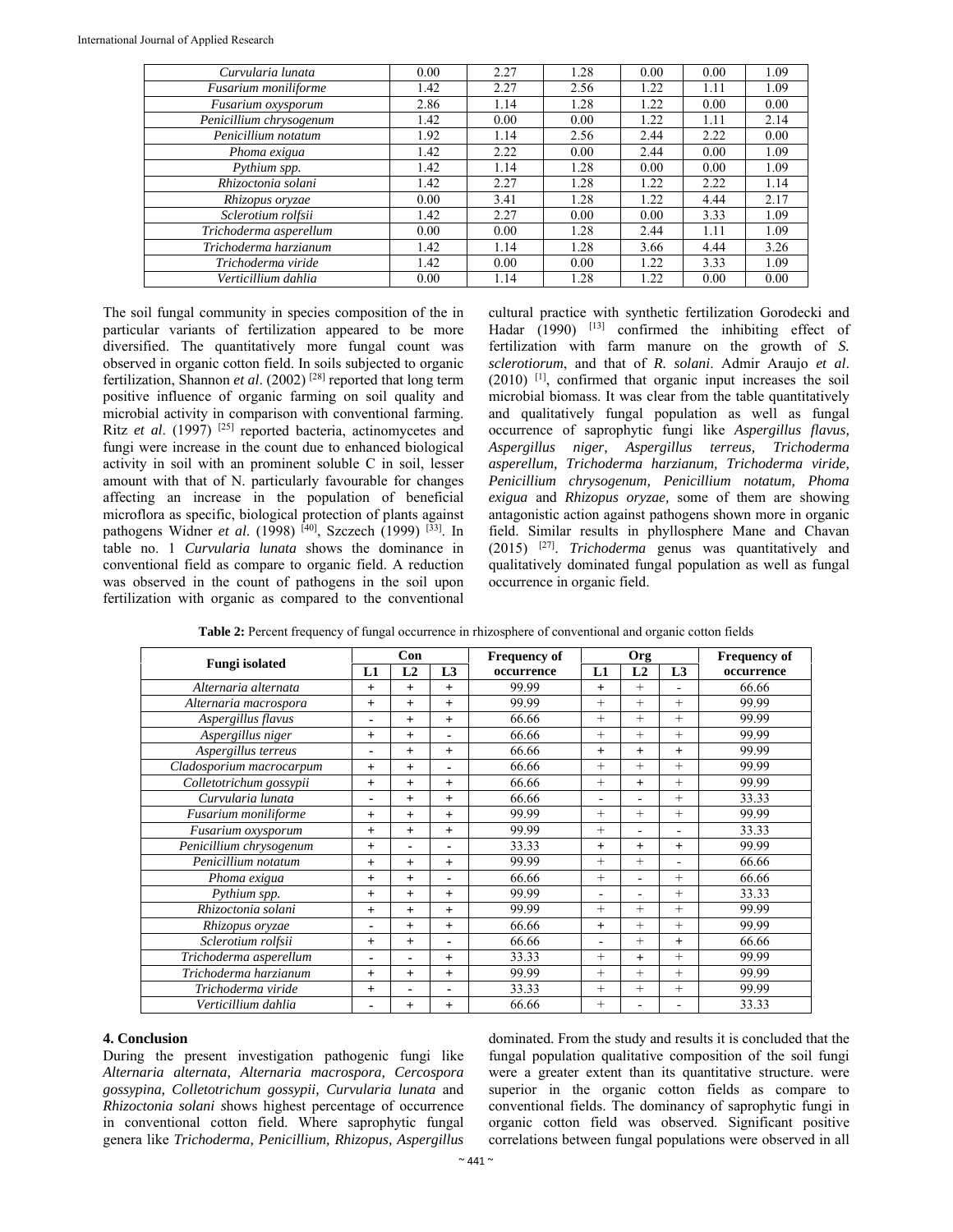the organic fields. The organic matter level in the organically managed soil systems can play a pivotal role in fungal growth, sporulation and diversity.

#### **5. Acknowledgment**

Authors are graceful to Dr. Ashok M. Chavan for providing valuable guidance and required information to this work and also thankful to Head Department of Botany Dr Babasaheb Ambedkar Marathwada University, Aurangabad for giving facilities and support this research work.

### **6. References**

- 1. Ademir Sergio Ferreira de Araujo, Wanderley Jose de Melo. Soil microbial biomass in organic farming system. Cienca Rural [online]. 2010; 40(11):2419-2426.
- 2. Agnihothrudu V. Soil conditions and root diseases. VIII Rhizophere microflora of some of the important plants of South India. Proc. Ind. Acad. Sci. 1953; 37:1-13.
- 3. Barnet HL, Bary B Hunter. Illustrated genera of imperfect fungi Burgess Publishing Company, 1965.
- 4. Breure AM. Ecological soil monitoring and quality assessment. In: Doelman P., Eijsackers, H.J.P. (eds.) Vital soil: function, value and properties. Elsevier, Amsterdam, 2005, 281-305.
- 5. Birkhofer K, Bezemer TM, Bloem J, Bonkowski M, Soren C, Dubois D. Long-term organic farming fosters below and above ground biota: Implications for soil quality, biological control and productivity. Soil Biology and Biochemistry 2008; 40:2297-2308.
- 6. Bloem J, Lebbnik G, Zwart KB, Bouwman LA, Burgers SLEG, de Vos JA *et al* Dynamic of microorganisms, microbivores and nitrogen mineralisation in winter wheat field under conventional and integrated management. Agriculture Ecosystem and Environment, 1994; 51:129-143.
- 7. Fliessbach A, Oberholzer HR, Gunst L, Mader P. Soil organic matter and biological soil quality indicators after 21 years of organic and conventional farming. Agricultural Ecosystystems and Environment 2007; 118:273-284.
- 8. Droogers P, Bouma J. Biodynamic versus conventional farming effects on soil structure expressed by stimulated potential productivity. Soil Science Society of American Journal, 1996; 60:1552-1558.
- 9. Doran JW, Zeiss MR. Soil health and sustainability: managing the biotic component of soil quality. Applied Soil Ecology, 2000; 15:3-11.
- 10. Egamberdieva Dilfuza, Egamberdieva, Faina Kamilova, Shamil Validov, Laziza Gafurova, Zulfiya Kucharova1 *et al*. High incidence of plant growth-stimulating bacteria associated with the rhizosphere of wheat grown on salinated soil in Uzbekistan. Environmental Microbiology 2008; 10(1):1-9.
- 11. Gilman A manual of soil fungi, The Lowa state University Press, Ames Lowa, 1959.
- 12. Girvan MS, Bullimore J, Ball AS, Pretty JN, Osborn AM. Responses of active bacterial and fungal communities in soils under winter wheat to different fertilizer and pesticide regimens. Applied Environmental Microbiology, 2004; 70:2692-2701.
- 13. Gorodecki B, Hadar Y. Suppression of *Rhizoctonia solani* and *Sclerotium rolfsii* in container media containing composted separated cattle manure and

composted grape marc*.*Crop Protection, 1990; 9:271- 274.

- 14. Hartmann M, Fliessbach A, Oberholzer HR, Widmer F. Ranking of crop and long-term farming system effects based on soil bacterial genetic profiles*.* FEMS Microbiology Ecology 2006; 57:378-388.
- 15. Lundquist EJ, Scow KM, Jackson JE, Uesugi SL. Rapid response of soil microbial communities from conventional, low input, and organic farming system to a wet/dry cycle. Soil Biology and Biochemistry 1999; 31:1661-1675.
- 16. Mader P, Fliβach A, Dubois D, Gunst L, Fried P, Niggli U Soil fertility and biodiversity in organic farming. Science, 2002; 296:1694-1697.
- 17. Matson PA, Parton WJ, Power AG, Swift MJ. Agriculture intensification and ecosystem properties. Science, 1997; 277:504-509.
- 18. Mendes R. Deciphering the rhizosphere microbiome for disease-suppressive bacteria. Science 2011; 332:1097- 1100.
- 19. Mukadam DS, Ashok M, Chavan Patil MS, Patil AM. The Illustration of fungi, 2006.
- 20. O'Donnell AG, Goodfellow M, Hawksworth DL. Theoretical practical aspects of the quantification of biodiversity among microorganism. Philosophical Transactions of the Royal Society of London. Series B, Biological Sciences. 1994; 345:65-73.
- 21. Pansombat K, Kanazawa S, Horiguchi T. Microbial ecology in tea soils I. Soils properties and microbial populations. Soil Science and Plant Nutrition, 1997; 43:317-327.
- 22. Parkinson D, Thomas. Studies on fungi in the root region VIII Qualitative studies on fungi in the rhizosphere of dwarf bean plants Plant and Soil. 1969; 31:299-310.
- 23. Raaijmakers JM. The rhizosphere: a playground and battlefield for soilborne pathogens and beneficial microorganisms. Plant Soil 2009; 321:341-361.
- 24. Raaijmakers JM. Dose-response relationships in biological-control of Fusarium-wilt of radish by Pseudomonas spp. Phytopathology 1995; 85:1075-1081.
- 25. Ritz K, Wheatley RE, Griffiths BS. Effects of animal manure application and crop plants upon size and activity of soil microbial biomass under organically grown spring barley. Biol. Fertil. Soils, 1997; 24:372- 377.
- 26. Rouatt JW, Katznelson H. The comparative growth of bacterial isolates from rhizosphere and non-rhizosphere soils. Canadian J Microbiol. 1957; 3:271-271.
- *27.* Shrikant B Mane, Ashok M Chavan. Comparative approach of Phyllosperic Mycoflora of conventional and organic cotton. International Journal of Current Research. 2015; 7(9):2015.
- 28. Shannon D, Sen AM, Johnson DB. A comparative study of the microbiology of soils managed under organic and conventional regims. Soil Use and Management. 2002; 18(1):274-283.
- 29. Song YY. Interplant communication of tomato plants through underground common mycorrhizal networks. PLoS ONE 2010; 5:1-11.
- 30. Shoresh M. Induced systemic resistance and plant responses to fungal biocontrol agents. Annu. Rev. Phytopathol. 2010; 48:21-43.